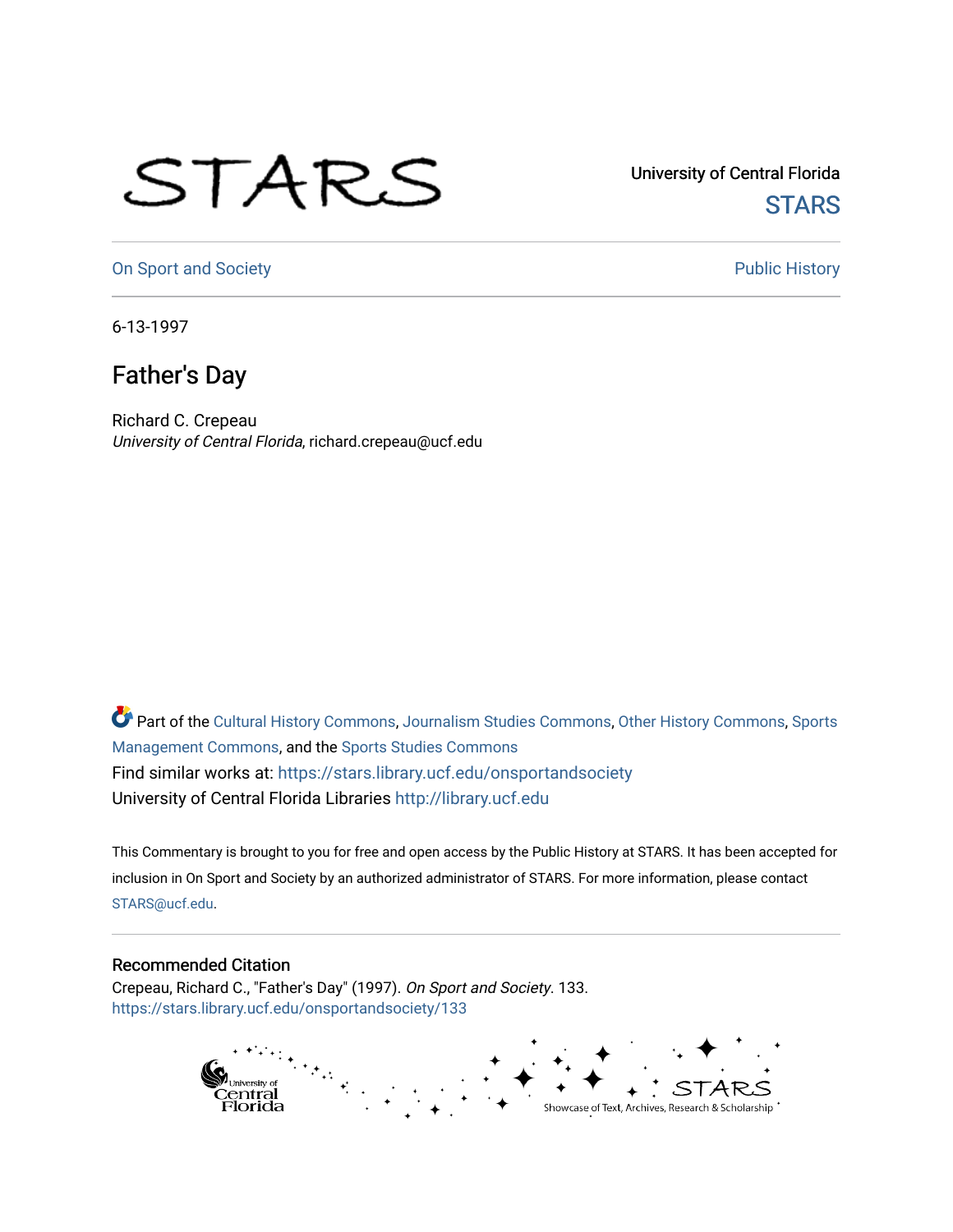## SPORT AND SOCIETY FOR H-ARETE JUNE 13, 1997

 This commentary was first broadcast in June of 1992 in a slightly different form.

This week for Father's Day I want to talk about the man who taught me a love of sport, and especially a love of baseball, and who taught me much about life.

Charles Crepeau was approaching his eighty-first birthday, when he died of a heart attack on the 27th of May, 1992, during a Twins-Yankee game at the Hubert H. Humphrey Metrodome in Minneapolis, the city of his birth and most of his life. He was at his familiar stand in the press box where he supervised the radio and television section. He had performed similar duties in the press box at Tinker Field during spring training until the Minnesota Twins moved on to a more lucrative location. These were the center of his activities after his retirement from Wilson Sporting Goods.

My earliest recollections of him are associated with sport. From before my birth he umpired baseball and softball, played softball on his company team, and refereed basketball. I remember going with him when he umpired baseball games on Sunday afternoons at North Commons Park in Minneapolis in the late 40s. Large crowds gathered there from the surrounding neighborhoods. Even then "Chuck" was a local fixture, as well known as most of the players, if not always admired for his decisions behind the plate. But whatever the controversies of the game, the anger did not last, because those who knew him knew that he was an honest man, knew that he was there out of a love of the game and for the young men who played.

He umpired grade school baseball and refereed grade school basketball in the CYO leagues throughout Minneapolis, and was known and loved around the city. Especially in basketball he was a wonder to many, as he carried 180 to 200 pounds on his 5 foot, 5 inch frame. He could get up and down the court quickly, was amazingly light on his feet, and was never caught out of position.

Whether it was baseball or basketball he was always in control of the game, and worked by the rule that a good official at any sport should not be noticed. Other than his size and shape he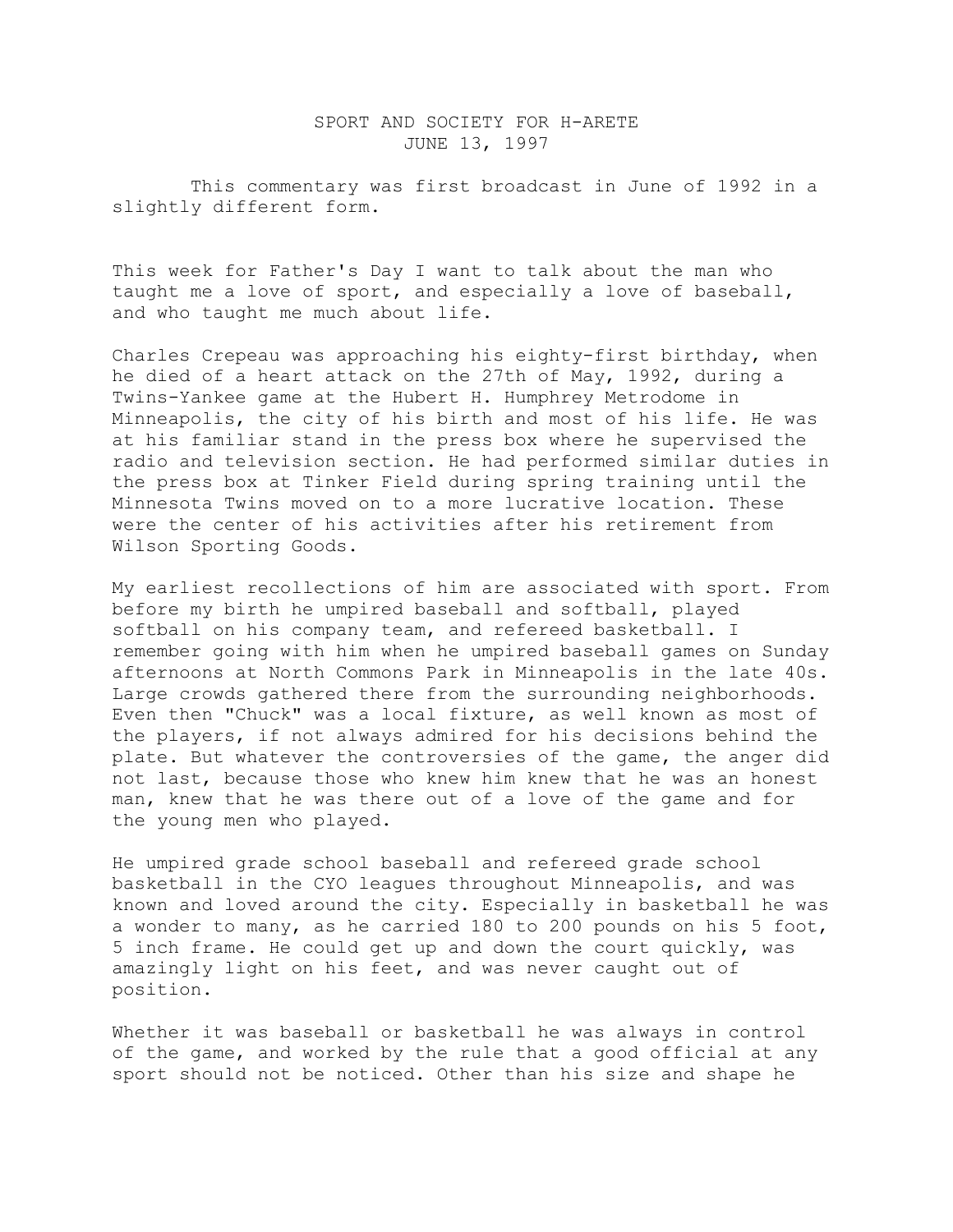seldom violated that maxim, and always did his best to keep the game centered on the players.

During the late 1950s with the emergence of Little League baseball he was pulled in that direction. He started umpiring games, then started supplying umpires for first one league and then several others in suburban Minneapolis. In the late '70s and early '80s he became district commissioner of Little League baseball in the Twin City area.

His approach to Little League was like his approach to all baseball. It was there for the young boys who played it, not for the coaches, not for the parents. He believed it should be fun, and a learning experience for those who played. He demanded that le ague officials control parents, and remove those who did not understand the purpose of the game.

When he umpired he was always the teacher. He would give advice to the catcher, might tell a hitter to move his back foot closer to the plate, or correct a hitch in the pitcher's motion. He wanted everyone to play well, play hard, and above all enjoy the game.

In the five years that I umpired with him I learned a lot about the game and even more about him. We had a great time umpiring together, always enjoying the games, and always knowing we had given our best. When I worked a game with him, I always left knowing that I had worked with the best umpire there could be at any level. Most of the crowd thought the same thing. The players loved him, and when the players and crowd saw him approaching the field they were delighted to see that Chuck would be doing their game that night.

After his retirement he spent his winters here in Florida, and took up the game of golf. I took up the game with him. On the course he and I played poorly, but we enjoyed the competition, the exercise, and the chance to spend a few hours together. And always we talked baseball.

In 1991 he was at his third World Series, and saw our beloved Twins win their second championship, in what had to be the greatest Series of all time. The morning after the final game he called. I picked up the phone and heard his familiar voice say, "Did you see it? What a game, what a Series." We chattered on for several minutes and then he closed the conversation saying, "I just had to call you, it was such a great Series."